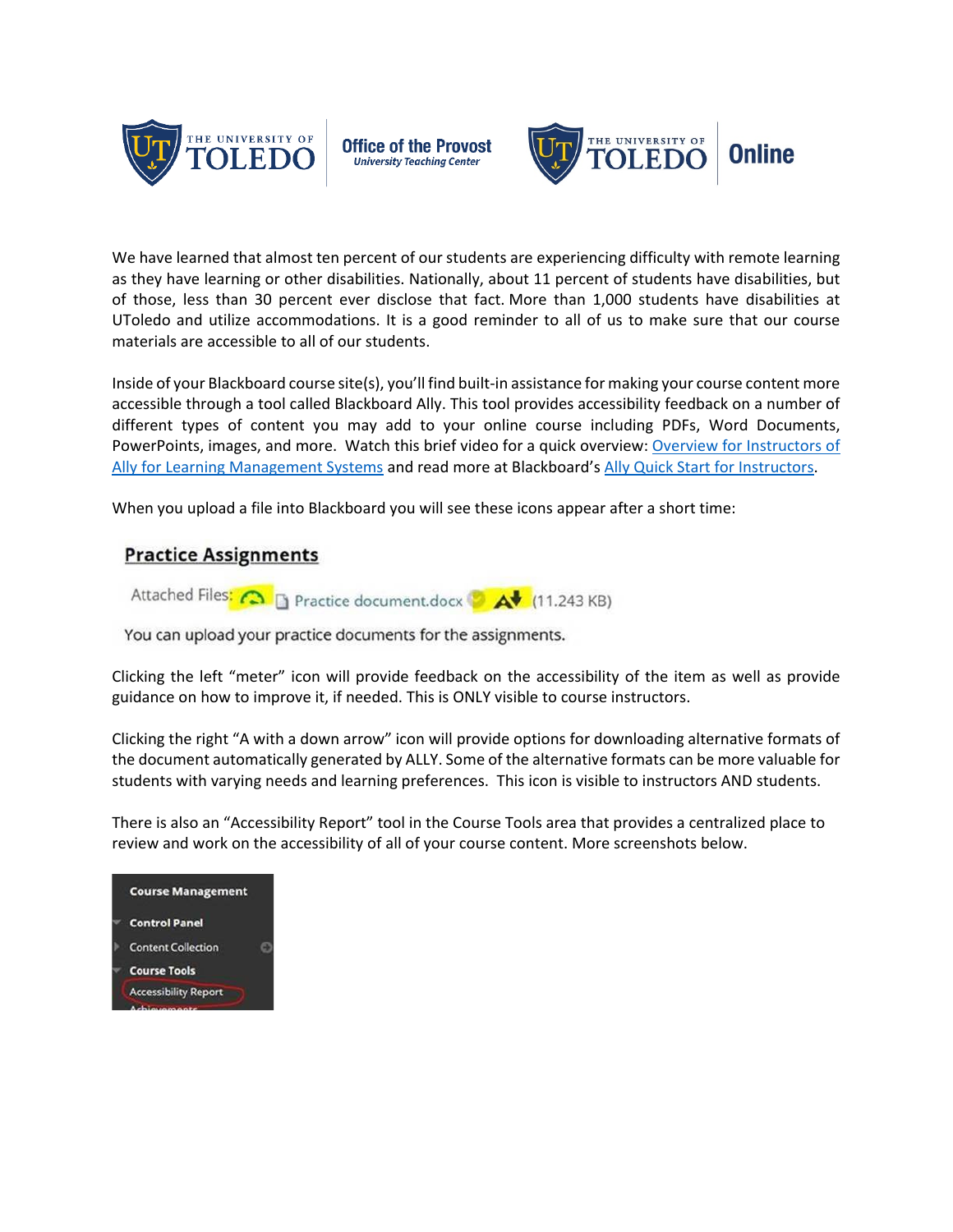|            | UToledo Online - Online Teaching Certificate - Copy | Accessibility Report                                                                                                     |                                             |  |                                                                              | ⊙                            |
|------------|-----------------------------------------------------|--------------------------------------------------------------------------------------------------------------------------|---------------------------------------------|--|------------------------------------------------------------------------------|------------------------------|
| Overview   | Course accessibility score<br>92%<br>Content        | UTLV1000: Online Teaching Certificate 2020 Spring                                                                        |                                             |  |                                                                              |                              |
|            | 115                                                 | All course content<br>Item<br>Word document<br>Image<br>External link<br>PDF document<br>Learning module<br>Presentation | 52<br>26<br>15<br>10<br>6<br>5<br>1<br>View |  | Content with the easiest issues to fix<br>16<br>Fix low scoring content<br>3 | <b>Start</b><br><b>Start</b> |
|            | Remaining issues                                    |                                                                                                                          |                                             |  |                                                                              |                              |
| + Severity | Issue                                               |                                                                                                                          |                                             |  | Content affected                                                             |                              |
|            | The document does not have any headings             |                                                                                                                          |                                             |  | $\mathbf{Q}$                                                                 | >                            |
| А          | The image has contrast issues                       |                                                                                                                          |                                             |  | 6                                                                            | ⋋                            |
|            | The document has contrast issues                    |                                                                                                                          |                                             |  | 5                                                                            | >                            |
|            | The document has tables that don't have any headers |                                                                                                                          |                                             |  | 5                                                                            | >                            |
|            | College Art<br>$-7.8$                               |                                                                                                                          |                                             |  | . .                                                                          | $\ddot{\phantom{1}}$         |

Other recommendations for accessibility include:

- Choose third party audio/video content that is captioned.
- Ensure that recordings and live sessions have good audio quality.
- Record all live synchronous sessions in case there is an accessibility need.
- Apply extended time to all quizzes and exams that are timed for students with accommodations memos from Student Disability Services. See [Setting up Test Availability Exceptions in](https://utlv.screenstepslive.com/s/faculty/m/BlackboardLearn/l/185478-setting-up-test-availability-exceptions)  [Blackboard](https://utlv.screenstepslive.com/s/faculty/m/BlackboardLearn/l/185478-setting-up-test-availability-exceptions) for how to apply the extended time in Blackboard.

In addition to Blackboard Ally, UToledo Online is available to assist you with questions about making your online course content accessible. As you transition your course into an online format, you are encouraged to work with the [instructional designer assigned to your college/department.](https://www.utoledo.edu/dl/faculty/faculty_pdf/who-is-my-ID.pdf) Your instructional designer is able to provide guidance with many accessibility-related issues in online courses and they also have access to UToledo Online's instructional designer – ADA specialist. UToledo Online also collaborates closely with Student Disability Services to remediate online course content for students that have requested accommodations.